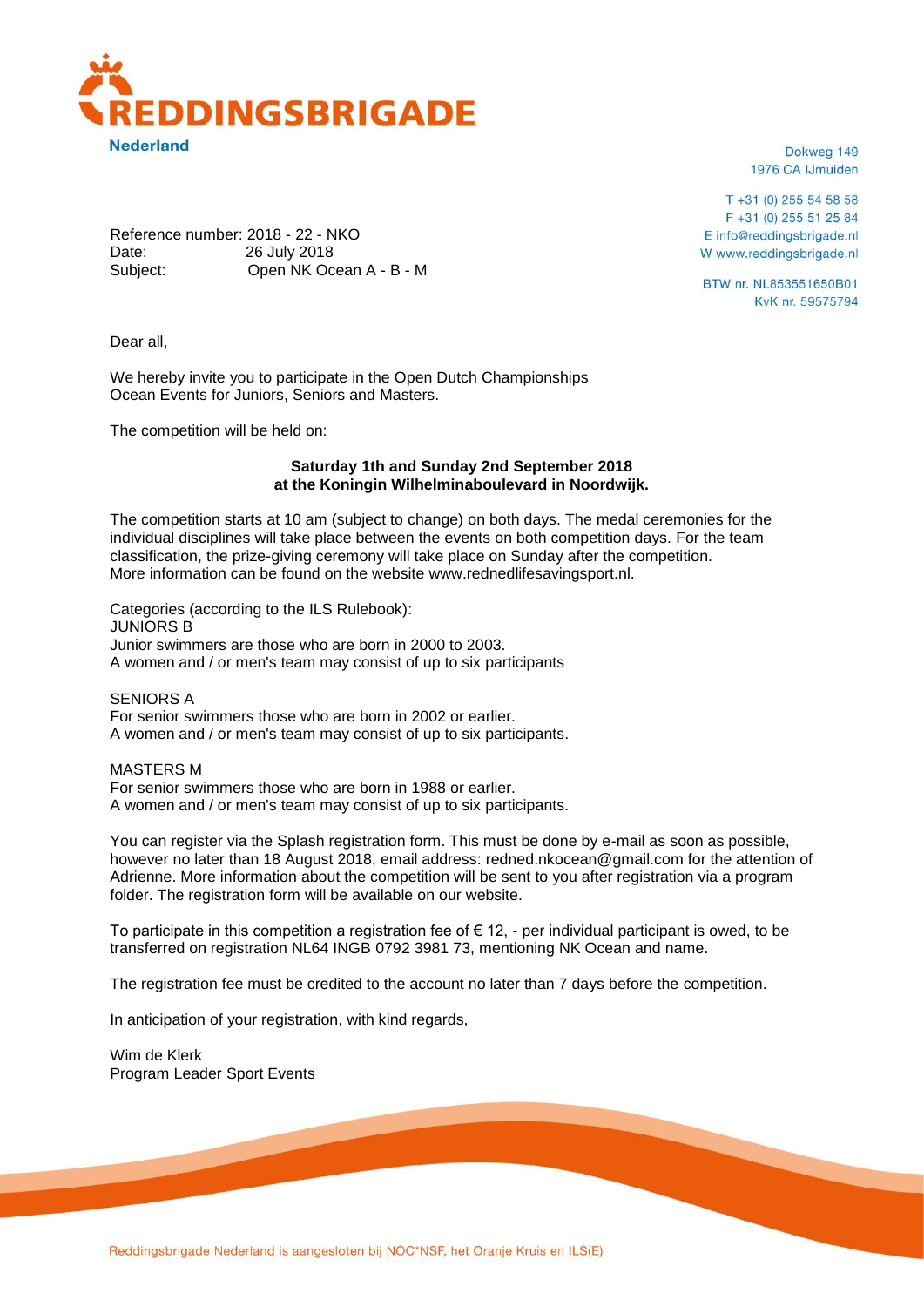

# Information:

This national competition is being organized 14 times. The event is also open to foreign teams. This means that foreign teams count in the ranking and for the prizes.

# Accommodation

The competition will be held on the beach in Noordwijk (Kon. Wilhelminaboulevard). There are toilets on the competition area.

## Participation

The match is divided in two days. For each individual dicipline, an unlimited number of participants can be registered per team.

## **Material**

Teams are requested to bring their own caps, boards and skis.

## Recognizability

Each team must be recognizable during the match by means of its own color cap / swimming cap. The color is in principle free to choose, as long as the combination of color and design is unique. See also lifesaving.nl/sport/club caps NL

Location Match area: Beach Noordwijk Kon. Wilhelminaboulevard Noordwijk **Netherlands** 



Individual parts: Parts teams:

Saturday Saturday Saturday Saturday Beach Sprint Beach Run

Sunday Sunday Ski Race Ocean Relay

Board Race Board<br>
Surf Race<br>
Surf Race<br>
Reach Relay<br>
Reach Relay Beach Relay

**Rescue Tube Rescue** Beach Flags **Mixed Ocean Lifesaver** \*